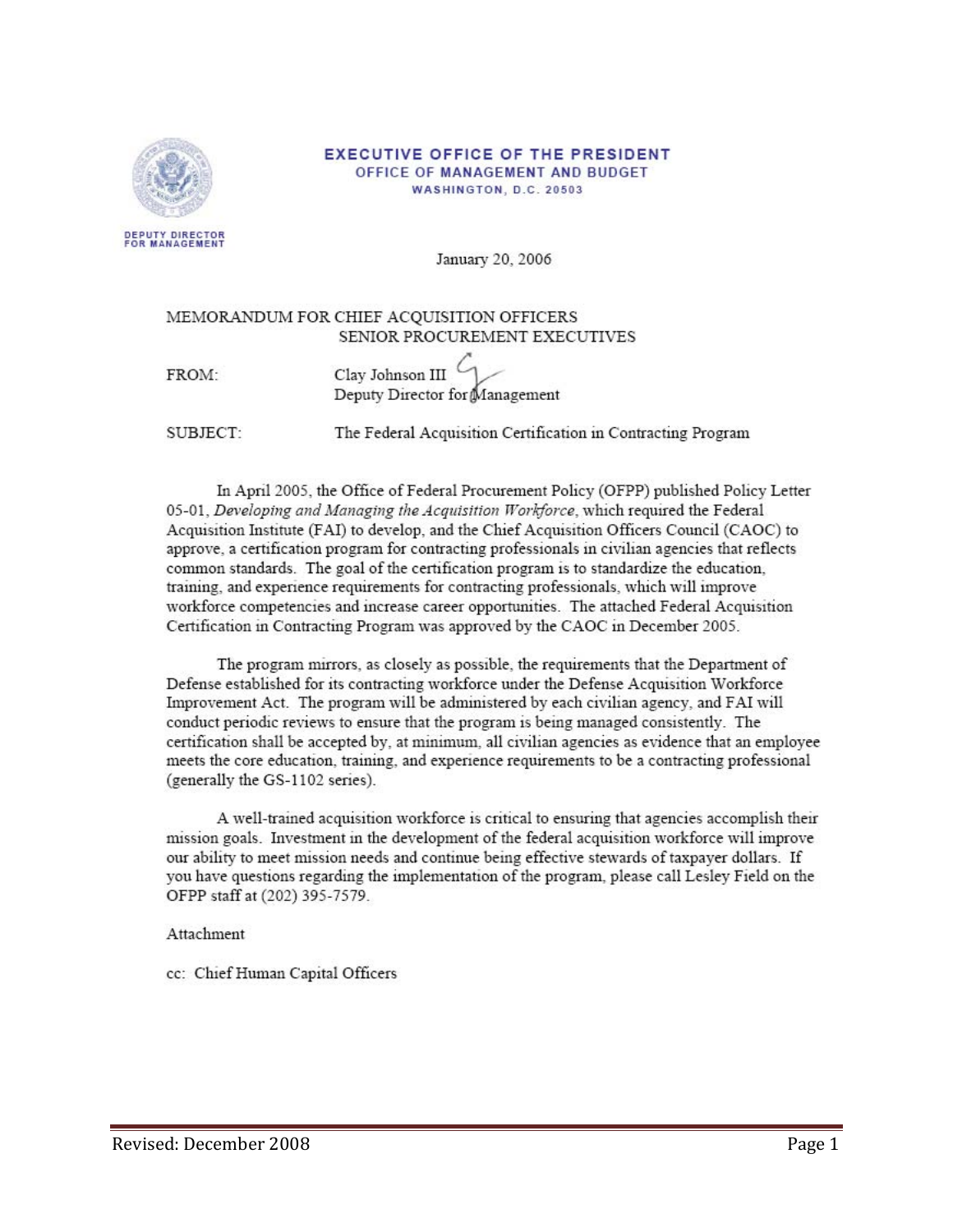# The Federal Acquisition Certification in Contracting Program

In accordance with OMB memo of January 20, 2006 concerning the Federal Acquisition Certification in Contracting and recommendations from the Interagency Acquisition Career Management Committee, FAI is revising the FAC-C program guidelines effective 1 December 2008 as follows.

| <b>OMB Policy FAC-C Memo, January 20, 2006</b>                                                                                                                                                                                                                                                          | *Changes to OMB Policy FAC-C Memo, January 20, 2006                                                                                                                                                                                                                                                                                                                                                                                                                          |  |
|---------------------------------------------------------------------------------------------------------------------------------------------------------------------------------------------------------------------------------------------------------------------------------------------------------|------------------------------------------------------------------------------------------------------------------------------------------------------------------------------------------------------------------------------------------------------------------------------------------------------------------------------------------------------------------------------------------------------------------------------------------------------------------------------|--|
| Section 7(b)(c)(d) of OMB Memorandum                                                                                                                                                                                                                                                                    |                                                                                                                                                                                                                                                                                                                                                                                                                                                                              |  |
| 7(b). Level I<br>1) Education - no language change<br>2) Training $-$<br>CON 100 Shaping Smart Business Arrangements<br>CON 110 Mission Support Planning<br>CON 111 Mission Strategy Execution<br><b>CON 112 Mission Performance Assessment</b><br>CON 120 Mission Focused Contracting<br>1 Elective    | $7(b)$ . Level I<br>1) Education - no language change<br>2) Training $-$<br>CON 100 Shaping Smart Business Arrangements<br>CON 110 Mission Support Planning<br>CON 111 Mission Strategy Execution<br><b>CON 112 Mission Performance Assessment</b><br>CON 120 Mission Focused Contracting<br>1 Elective (minimum 16 hours of organized instruction)                                                                                                                          |  |
| 7 (c). Level II<br>1) Education - no language change<br>2) Training<br>CON 202 Intermediate Contracting<br>CON 204 Intermediate Contract Pricing<br><b>CON 210 Government Contract Law</b><br>2 Electives                                                                                               | 7 (c) Level II<br>Education - no language change<br>$\left( \begin{matrix} 1 \end{matrix} \right)$<br>Training**<br>2)<br>CON 214 - Business Decisions for Contracting<br>CON 215 - Intermediate Contracting for Mission Support<br>CON 216 - Legal Considerations for Contracting<br>CON 217 - Cost Analysis and Negotiation Techniques<br>CON 218 - Advanced Contracting for Mission Support<br>2 Electives (each elective a minimum of 16 hours of organized instruction) |  |
| 7 (d). Level III<br>1) Education - no change<br>2). Training<br>CON 353 Advanced Business Solutions for Mission Support<br>2 Electives                                                                                                                                                                  | 7 (d). Level III<br>1) Education - no change<br>2). Training<br>CON 353 Advanced Business Solutions for Mission Support<br>2 Electives (each elective a minimum of 16 hours of organized instruction)                                                                                                                                                                                                                                                                        |  |
| Section 8(c) of OMB Memorandum                                                                                                                                                                                                                                                                          |                                                                                                                                                                                                                                                                                                                                                                                                                                                                              |  |
| DAWIA Certification - A valid, current DAWIA certification in contracting<br>is equivalent to a FAC-C at the same certification level. The employee is<br>responsible for providing the necessary documentation of the DAWIA<br>certification and the appropriate continuous learning history to ensure | DAWIA Certification - A valid, current DAWIA certification in contracting is<br>equivalent to a FAC-C at the same certification level [provided the education<br>criteria for the FAC-C are satisfied]. The employee is responsible for providing<br>the necessary documentation of the DAWIA certification and the appropriate                                                                                                                                              |  |

**\*Implementation of training electives to begin in FY2010 (October 1, 2009) BUT core training courses are effective FY2009 (October 1, 2008) \*\* Refer to http://www.fai.gov/pdfs/Equivalency%20Course%20Crosswalk.xls for the Contracting Course Crosswalk to match previous courses with current requirements to determine your training need or consult your agency Acquisition Career Manager.**

certification.

validity and currency of the DAWIA certification.

continuous learning history to ensure validity and currency of the DAWIA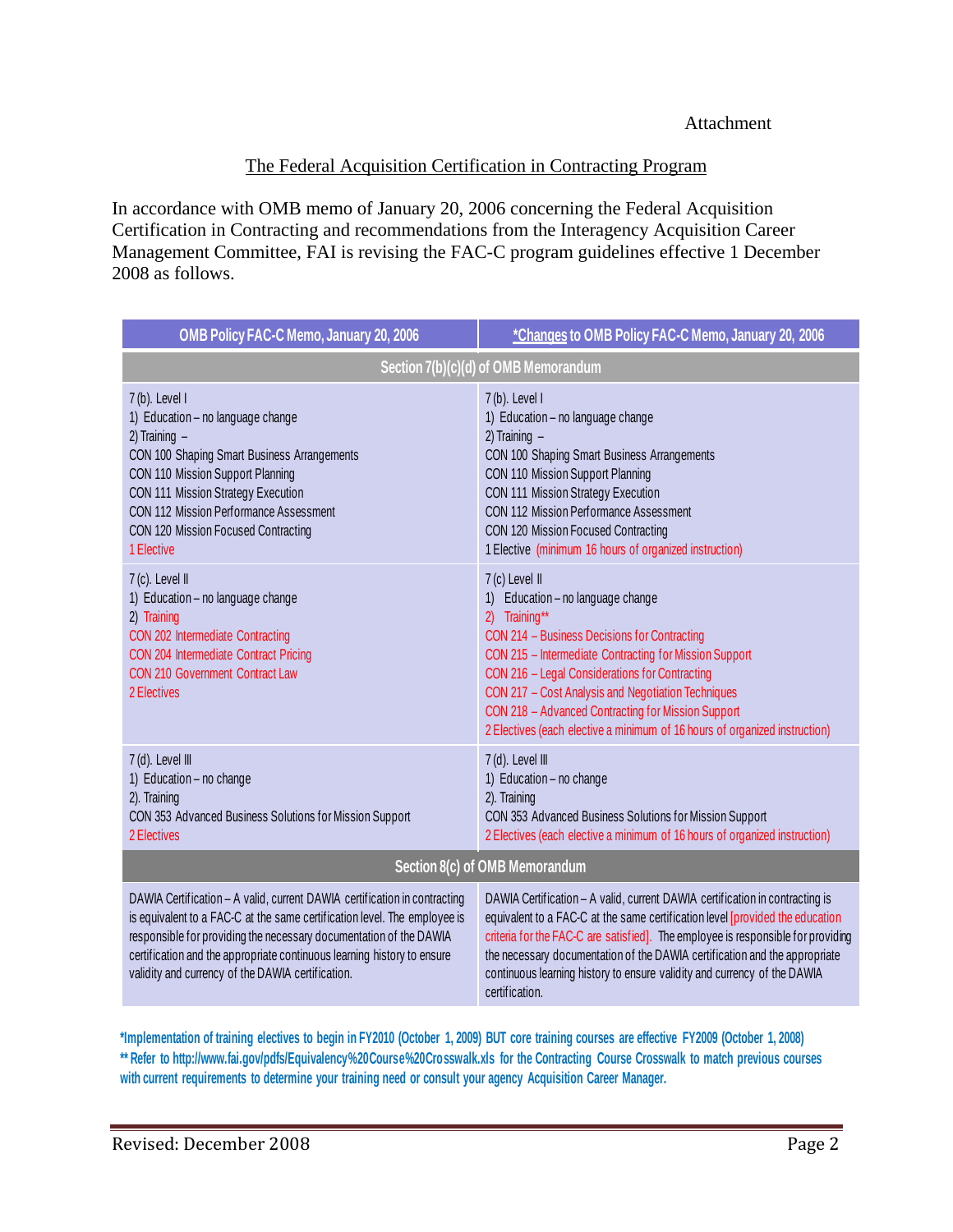# The Federal Acquisition Certification in Contracting Program

**1. Purpose.** The purpose of the Federal Acquisition Certification in Contracting (FAC-C) program is to establish core requirements for education, training, and experience for contracting professional in civilian agencies.

**2. Authority.** This certification program is issued pursuant to section 6(a) of the Office of Federal Procurement Policy (OFPP) Act, as amended (41 U.S.C. § 405(a)), 6(c)(5) of the OFPP Act, as amended (41 U.S.C.  $\S$  405(c)(5)), sections 37(b)(3) and (g) of the OFPP Act, as amended  $(41 \text{ U.S.C. } § 433(b)(3)$  and  $(g)$ ), and OFPP Policy Letter 05-01, paragraph 8(b).

Based on these authorities, all executive agencies, except those subject to the Defense Acquisition Workforce Improvement Act (DAWIA), shall accept the FAC-C as evidence that an employee meets the applicable core education, training, and experience requirements for the general schedule (GS)-1102 series.

**3. Background.** OFPP Policy Letter 05-01 established a requirement for federal acquisition certification programs. Section 8(b) of this Letter required the Federal Acquisition Institute (FAI) to develop, and the Chief Acquisition Officers Council (CAOC) to approve, a FAC-C program. The FAC-C program was approved by the CAOC in December 2005.

**4. Applicability.** The FAC-C program applies to all executive agencies, except those subject to DAWIA (10 U.S.C. §§ 1741-46).

The federal certification in contracting is not mandatory for all GS-1102s; however, members of the workforce issued new Contracting Officer (CO) warrants on or after January 1, 2007, regardless of GS series, must be certified at an appropriate level to support their warrant obligations, pursuant to agency policy. New CO warrants are defined in Policy Letter 05-01 as warrants issued to employees for the first time at a department or agency. This requirement does not apply to:

- senior level officials responsible for delegating procurement authority;
- non-1102s whose warrants are generally used to procure emergency goods and services; or
- non-1102s whose warrants are so limited as to be outside the scope of this program, as determined by the Chief Acquisition Officer (CAO).

Agencies have discretion to make additional warranting requirements, and employees should review carefully agency warranting policy. CAOs shall establish agency-specific requirements for tying warrant levels to certification levels based on agency needs. However, agencies are encouraged to require a senior level certification for any employee issued an unlimited Contracting Officer's warrant on or after January 1, 2007. All agency warranting programs should be updated to reflect the need for a minimum of 80 continuous learning points every two years (see paragraph 6.e.).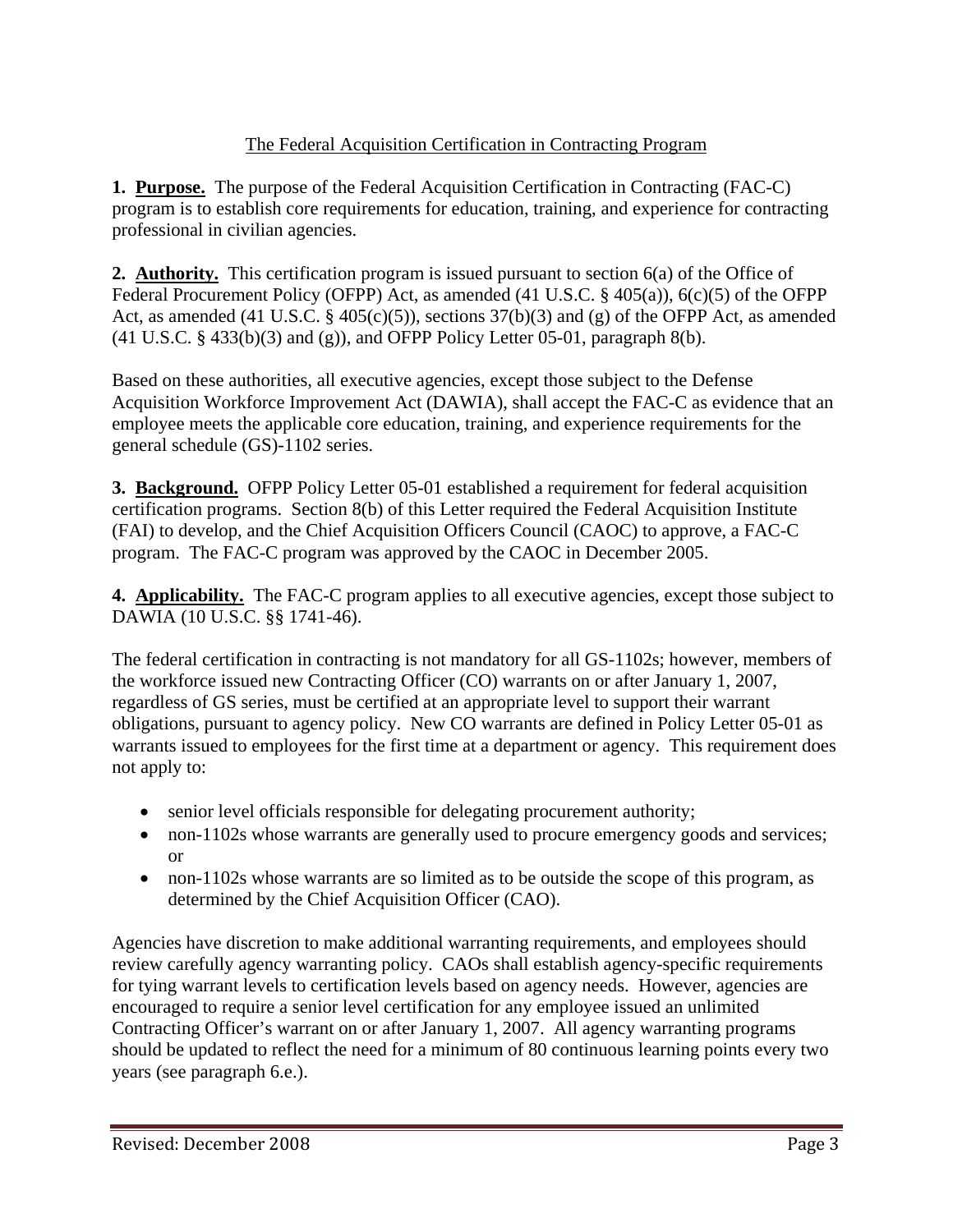The SPE of a civilian agency may waive the requirement for obtaining a certification for warranting purposes in writing, on a case-by-case basis, if granting a waiver is in the best interest of the agency. This authority may not be delegated, and the use of this authority shall be adequately documented. This waiver is not transferable to another agency.

The certification program is available to all members of the federal acquisition workforce and the volume of requests may be significant when the program begins. For agency planning purposes, priority for consideration will be as follows:

- all warranted COs in the GS-1102 contracting series and non-DOD uniformed personnel in comparable positions;
- all warranted COs regardless of general schedule series with authority to obligate funds above the micropurchase threshold;
- $\bullet$  other GS-1102s:
- other eligible individuals.

**5. Certification Program Oversight and Administration**. The FAI Board of Directors, in consultation with FAI, the Interagency Acquisition Career Management Council (IACMC), and other organizations as appropriate, shall provide general program oversight and shall recommend program changes to the Administrator for Federal Procurement Policy to ensure that the program reflects the needs of all civilian agencies. Changes to the program may be communicated formally through the CAO or through other means, depending on the significance of the change. FAI shall maintain the most current version of the FAC-C program on its website, www.fai.gov.

FAI shall administer the program through issuance of guidance, processes, and information dissemination, principally through its website. Additionally, FAI shall periodically review agencies' implementation to ensure that the program remains rigorous and that the standards for certification for education, training, experience, and continuous learning are consistently applied by all civilian agencies.

FAI shall conduct periodic agency audits to validate that the standards for the certification program are being met. Audit checks may include:

- verifying that the agency maintains FAC-C applications;
- auditing an individual's records for documentation that they attended the training reported on the FAC-C application;
- verifying that a rigorous fulfillment process is being followed by the agency and that this process is aligned with the Department of Defense (DoD) DAWIA fulfillment process; and
- after January 1, 2007, verifying that new warrant holders are appropriately certified in accordance with agency-specific policy.

The certification process, including verification and assessment of applications, will be managed by each agency. Authority for overseeing the agency FAC-C program, resolving disputes, and granting certifications shall be at the Senior Procurement Executive (SPE) level. The SPE may delegate, in writing, certain functions to a level no lower than the Acquisition Career Manager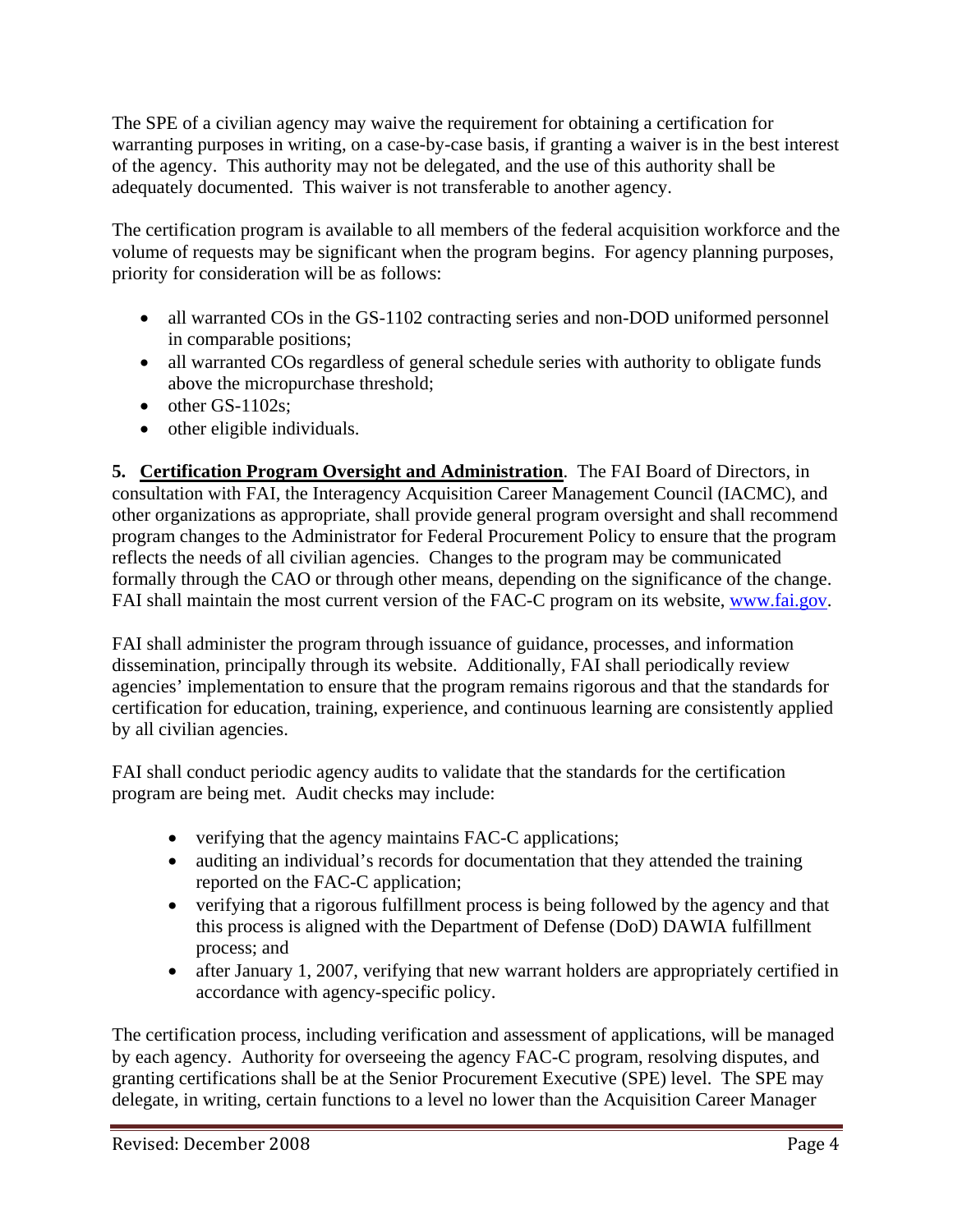(ACM), as needed, to ensure effective and efficient management of the program. The SPE may not delegate the waiver function as defined in the GS-1102 Qualification Standard.

The ACM, appointed by the CAO under Policy Letter 05-01, or designee, is responsible for administering the agency certification program, including developing a communications strategy, in accordance with this and any subsequent guidance provided by OFPP or FAI. The ACM shall also serve on the Interagency Acquisition Career Management Committee (IACMC), which is run by FAI, to ensure that workforce development policies and opportunities meet the needs of the acquisition workforce.

# **6. General Information on Core Competencies and the FAC-C Requirements for Education, Training, Experience, and Continuous Learning.**

**a. Competencies -** Although DOD and OFPP retain responsibility for managing their respective workforces, the establishment of core competencies will ensure that the acquisition community develops common skills. The objective of the FAC-C is to align the core competencies and training requirements across the acquisition workforce, and the current competencies for the GS-1102 workforce shall be maintained on the FAI website, www.fai.gov. However, these core competencies will periodically be updated, expanded, or otherwise modified to meet the current and future acquisition workforce requirements, and specialized competencies may be developed to support emerging trends in the government's acquisition practices. OFPP, Dodd, and OPM shall establish a competency management process to ensure that the core competencies remain relevant and current and are integrated into the curriculum, as appropriate.

**b. Education –** The program does not change the education requirement in the Qualification Standard for Contract Specialist (GS-1102). The civilian (non-DoD) and DoD education requirements for the GS-1102 series differ at grades 5 through 12 (or equivalent). In accordance with the Qualification Standard, available on www.opm.gov, persons in civilian (non-DoD) GS-1102 positions grades 5 through 12 are required to have, from an accredited institution, either 24 semester hours of business related education OR a baccalaureate degree. Persons seeking positions subject to DAWIA must have both 24-semester hours of business related education AND a baccalaureate degree at all grade levels.

Civilian agency employees in GS-1102 positions will be considered to have met the standard, including the education requirement, for positions they occupied on January 1, 2000. Appendix A provides guidance on the subject areas and types of classes that meet the education requirement, and agencies shall use this guidance to ensure consistent interpretation of the standard. FAI and the Defense Acquisition University (DAU) will make further guidance available on their respective websites, as needed.

Education waivers granted by the agency, in accordance with the Qualification Standard, are not transferable to other agencies and do not satisfy the education requirement for a FAC-C. An employee must meet the appropriate education requirements to be certified.

**c. Training -** In accordance with OFPP Policy Letter 05-01, civilian agencies shall follow the training curriculum established by DoD (see paragraph 7). Core courses must be provided by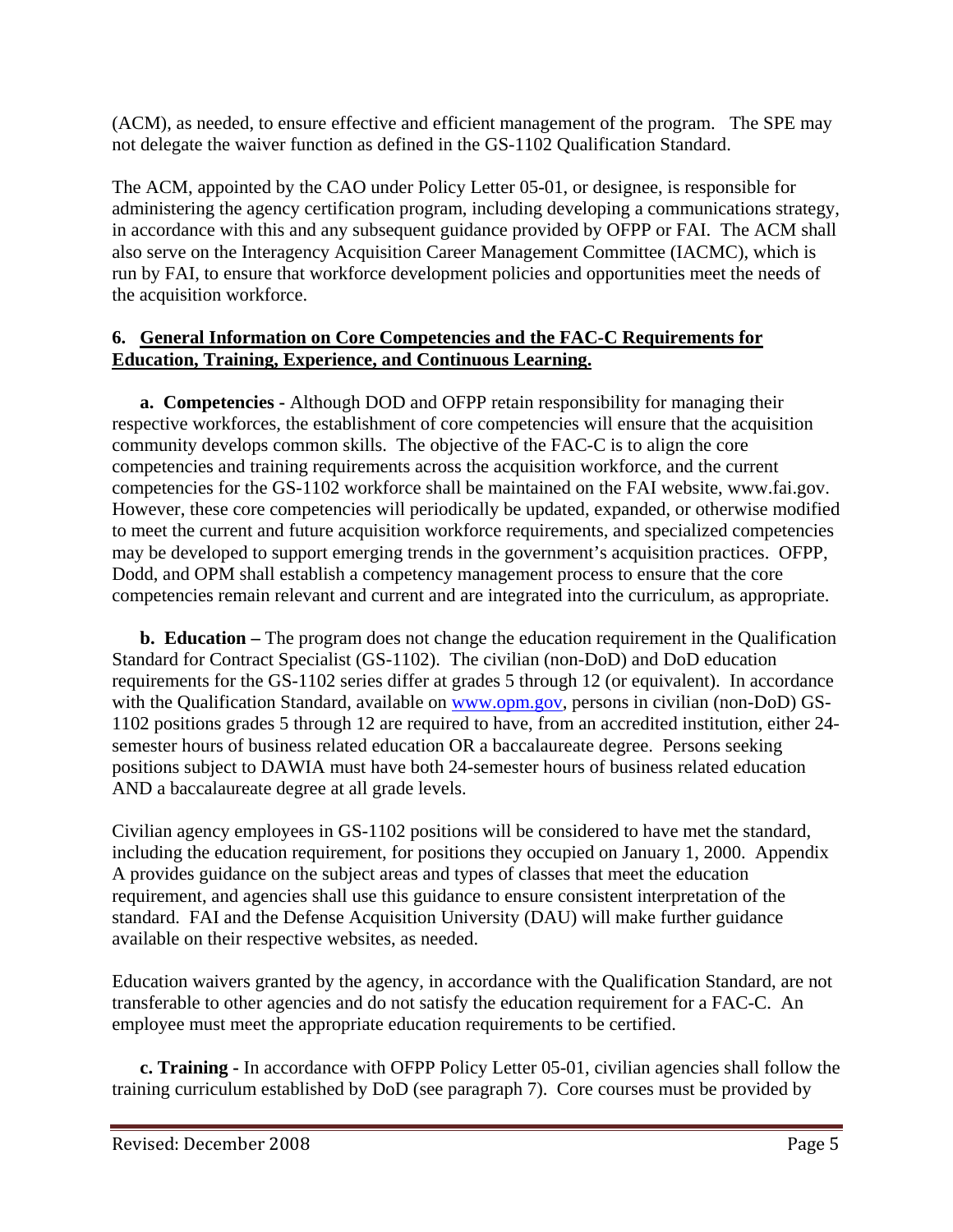DAU or be considered DAU-equivalent courses. Agencies may require agency-specific training as part of the elective requirements or continuous learning requirements, but additional agencyspecific training beyond the training specified under paragraph 7 is not required for certification. Business-related academic courses that are recognized by DAU as equivalent to core courses may be used to meet training requirements for this program.

When DAU modifies its curriculum, it publishes a list of predecessor classes that allows an individual to associate past training with the new requirements. That list is provided in the DAU catalog (www.dau.mil/catalog), and will assist individuals in determining the DAU courses or DAU-equivalent courses that meet these requirements. FAI will make this information available on its website as well.

As agreed to by the employee and supervisor, electives may be any training opportunity related to the employee's job, those necessary for career development, or those used for cross training. Electives may include no-cost distance learning, assignment-specific courses, or other training opportunities. Employees are encouraged to take courses that add to their knowledge base or enhance existing skills; electives should generally be increasingly more complex throughout an employee's career progression. There are no DAU equivalency requirements for electives.

**d. Experience -** The requirements for experience are generally based on the Contract Specialist (GS-1102) Qualification Standard. Experience may be time spent on the job in a contracting related job assignment, either in the private or public sector, that reflects the accumulation of knowledge, skills, and abilities during years of progressively more responsible work assignments.

**e. Continuous Learning –** To maintain a FAC-C, acquisition professionals are required to earn 80 continuous learning points (CLPs) of skills currency training every two years beginning October 1, 2007. During the transition to the FAC-C program, agencies are encouraged to be flexible on how this requirement is met initially to ensure that employees are given credit for earlier continuous learning activities. ACMs, or designees, shall monitor the continuous learning requirements for employees holding FAC-Cs to ensure they meet this requirement. A FAC-C will expire if the 80 CLPs are not earned every two years, and the SPE, or other appropriate warranting authority, may choose to revoke or modify a warrant if this condition is not met. If the SPE revokes or modifies a warrant, he or she must notify the warrant holder in writing when the revocation or modification is to be effective, providing enough time to ensure that no unauthorized obligations are made.

Civilian agencies shall generally follow the guidance provided by Dodd on how CLPs can be earned. DAU equivalency is not required for continuous learning. Agencies are encouraged to use continuous learning opportunities to assist individuals in obtaining core competencies, maintaining critical acquisition skills, and acquiring agency-specific training. Continuous learning activities include, but are not limited to, the following:

- training activities, such as teaching, self-directed study, mentoring;
- courses completed to achieve certification at the next higher level;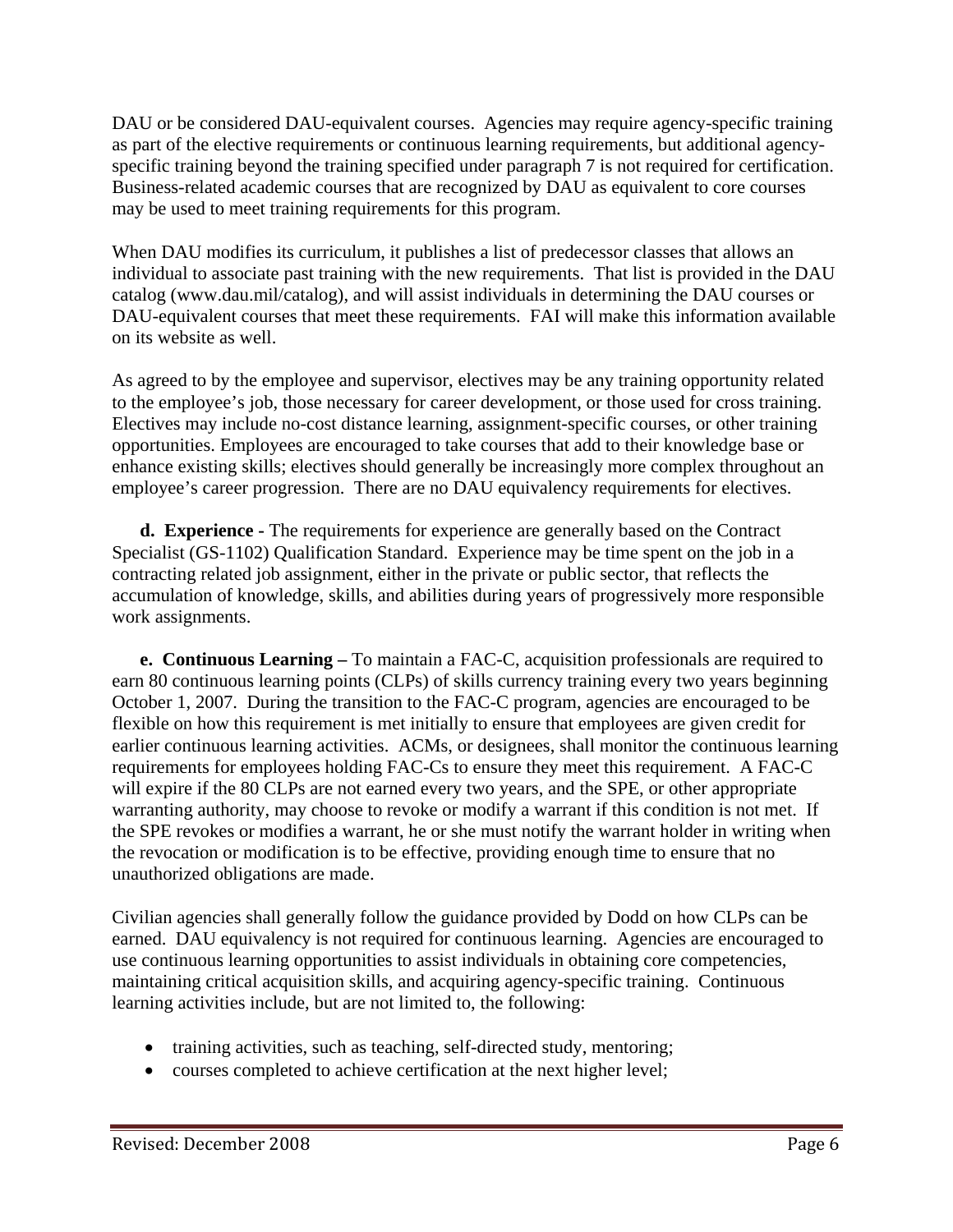- professional activities, such as attending/speaking/presenting at professional seminars/symposia/conferences, publishing, and attending workshops; or
- educational activities, such as formal training, and formal academic programs.

Appendix B provides guidance on earning CLPs and assigning points to various developmental activities. FAI will provide additional guidance, as needed, on its website.

# **7. FAC-C Requirements for Education, Training, Experience, and Continuous Learning.**

**a. General -** The FAC-C program is based on the DAWIA requirements for certification at the junior, intermediate, and senior levels to reflect the need for an individual to meet increasingly more rigorous standards for education, training, and experience throughout his or her career. Federal certification levels are not directly associated with warrant limits as certification requirements for warrants are determined by each agency. However, agencies are encouraged to require a senior level certification for any employee issued an unlimited CO's warrant on or after January 1, 2007. Achievement of the FAC-C is based on three requirements: education, training, and experience and the requirements are cumulative, (i.e., a person must meet the requirements of each previous certification level). Maintenance of a FAC-C is a function of continuous learning, which is addressed in paragraph 6.e.

The requirements for the FAC-C are shown below. Agencies may determine that an assignment requires additional training beyond the FAC-C requirements. Many civilian agencies are moving toward implementing new personnel systems that are not based on the general schedule system. However, the education requirements in the qualification standard are tied to grade level and are reflected in these requirements.

# **b. Level I -**

1) Education – Baccalaureate degree OR at least 24 semester hours among these disciplines: accounting, law, business, finance, contracts, purchasing, economics, industrial management, marketing, quantitative methods, and organization and management.

2) Training –

- CON 100 Shaping Smart Business Arrangements\*
- CON 110 Mission Support Planning
- CON 111 Mission Strategy Execution
- CON 112 Mission Performance Assessment
- CON 120 Mission Focused Contracting
- 1 Elective (minimum 16 hours of organized instruction)

3) Experience – 1 year of contracting experience

\* CON 100 should be taken by those just entering the acquisition workforce or those new to the government. Employees who are pursuing a level I certification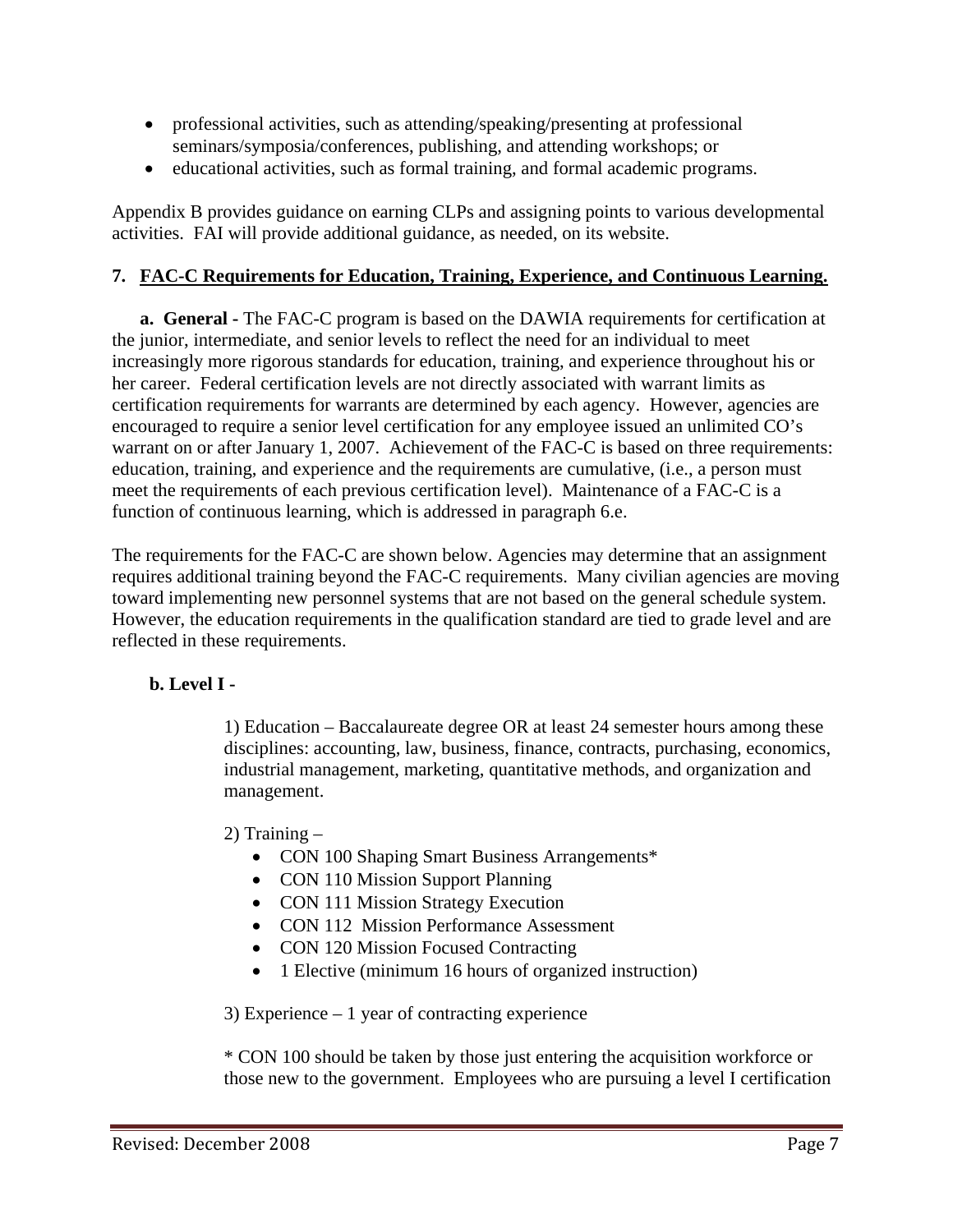must take CON 100. Employees pursuing Level II or Level III certifications should consider taking CON 100 as an elective.

# **c. Level II -**

1) Education – Baccalaureate degree OR at least 24 semester hours among these disciplines: accounting, law, business, finance, contracts, purchasing, economics, industrial management, marketing, quantitative methods, and organization and management.

2) Training –

Training (effective FY2009)\*

- CON 214 Business Decisions for Contracting
- CON 215 Intermediate Contracting for Mission Support
- CON 216 Legal Considerations for Contracting
- CON 217 Cost Analysis and Negotiation Techniques
- CON 218 Advanced Contracting for Mission Support
- 2 Electives (each elective a minimum of 16 hours of organized instruction)

3) Experience – 2 years of contracting experience

# **d. Level III -**

1) Education - Baccalaureate degree AND at least 24 semester hours among these disciplines: accounting, law, business, finance, contracts, purchasing, economics, industrial management, marketing, quantitative methods, and organization and management.

2) Training -

- CON 353 Advanced Business Solutions for Mission Support
- 2 Electives (each elective a minimum of 16 hours of organized instruction)

3) Experience - 4 years of contracting experience

\* Implementation of training electives to begin in FY2010 (October 1, 2009) BUT core training courses are effective FY2009 (October 1, 2008); refer to http://www.fai.gov/pdfs/Equivalency%20Course%20Crosswalk.xls for the Contracting Course Crosswalk to match previous courses with current requirements to determine your training need or consult your agency acquisition career manager.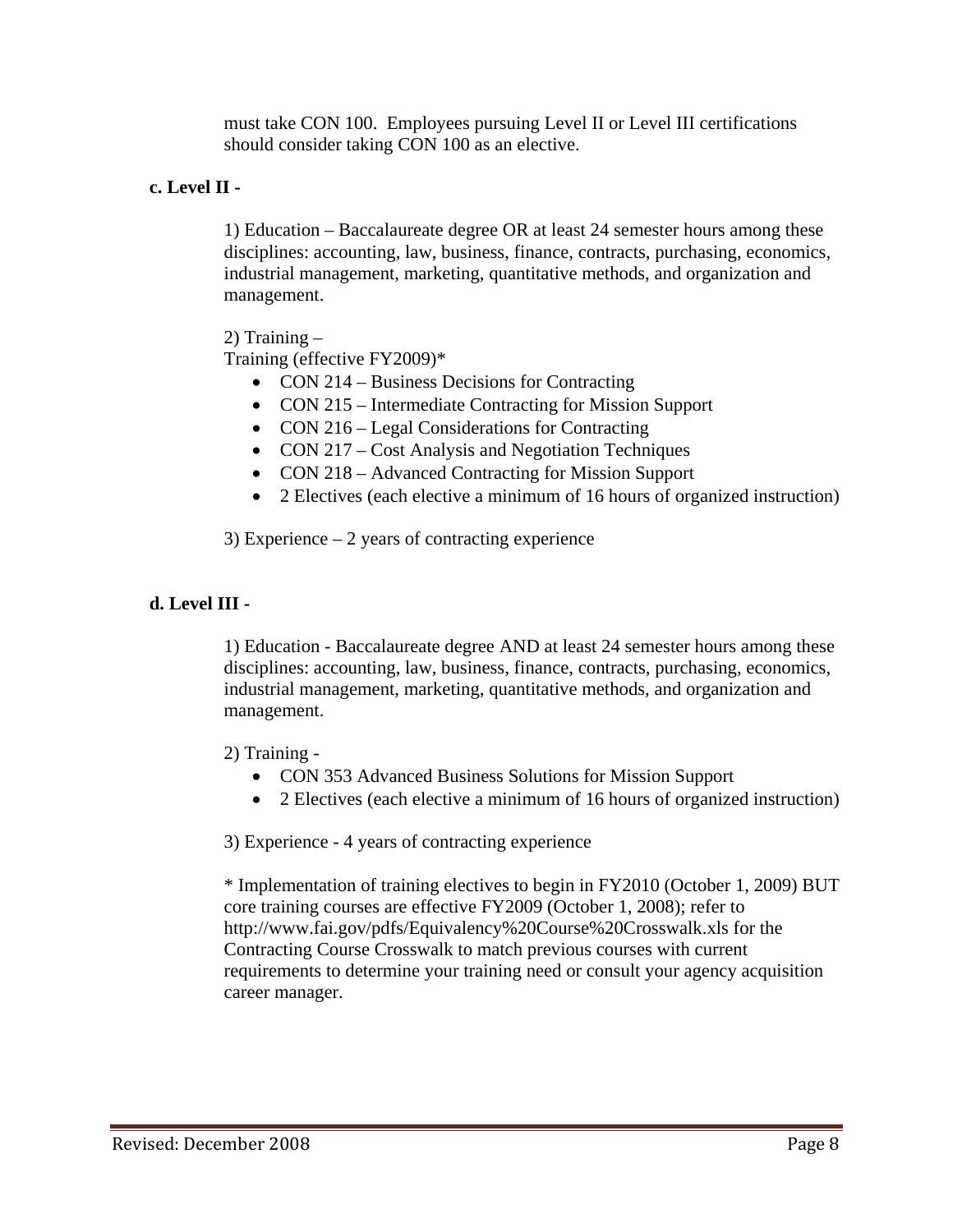## **8. Ways to Meet the Requirements.**

**a. Education and Experience –** A candidate **must** meet the education and experience requirements established in the Contract Specialist (GS-1102) Qualification Standard. There are no exceptions to these requirements and candidates must provide evidence of this to the ACM. In accordance with the Qualification Standard, employees in GS-1102 positions will be considered to have met the standard, including the education requirement, for positions they occupied on January 1, 2000. Please see the Qualification Standard on www.opm.gov for specific requirements for the GS-5 through GS-12 level, and for GS-13 and above.

**b.** Training – A candidate must meet the training requirements by taking DAU training, DAU-equivalent courses, or through fulfillment.

- 1) **DAU training or DAU-equivalent courses -** A full list of the currently required courses and their predecessor courses is available on www.dau.mil/catalog and www.fai.gov. Candidates must provide evidence of satisfactory completion of these courses.
- 2) **Fulfillment -** The FAC-C fulfillment process will follow the fulfillment process for DoD agencies so that the DAWIA certification and FAC-C programs are closely aligned. Details regarding and tools for using DOD's fulfillment process will be maintained on the DAU and FAI websites, but generally candidates must submit, and supervisors must review, evidence as to how the required competencies for a particular certification level were attained through alternative training, experience, education, certification by another recognized organization, or other developmental activities.
	- Alternative training: If an applicant obtained competencies through courses that were not DAU or DAU-equivalent courses, he or she must provide for each competency the dates of training, course descriptions, provider names, grades (if applicable), and competencies achieved, to the maximum extent practicable. To facilitate this process, the IACMC will recommend and FAI will approve certain common acquisition training courses that members of the civilian workforce completed in the past to meet the requirements of their agency training program. The IACMC and FAI will review course information to determine if the necessary competencies were presented to fulfill all or part of a course requirement, and this information will be available on the FAI website. This process will facilitate fulfillment determinations by establishing common alternative training courses that were taken previously by current members of the acquisition workforce.
	- Experience: If the applicant is using job experience, he or she must provide the agency name, dates, location, position title, and the duties performed that provided the relevant competencies.
	- Education: If an applicant obtained competencies through academic courses provided at an accredited institution, he or she must provide the dates of each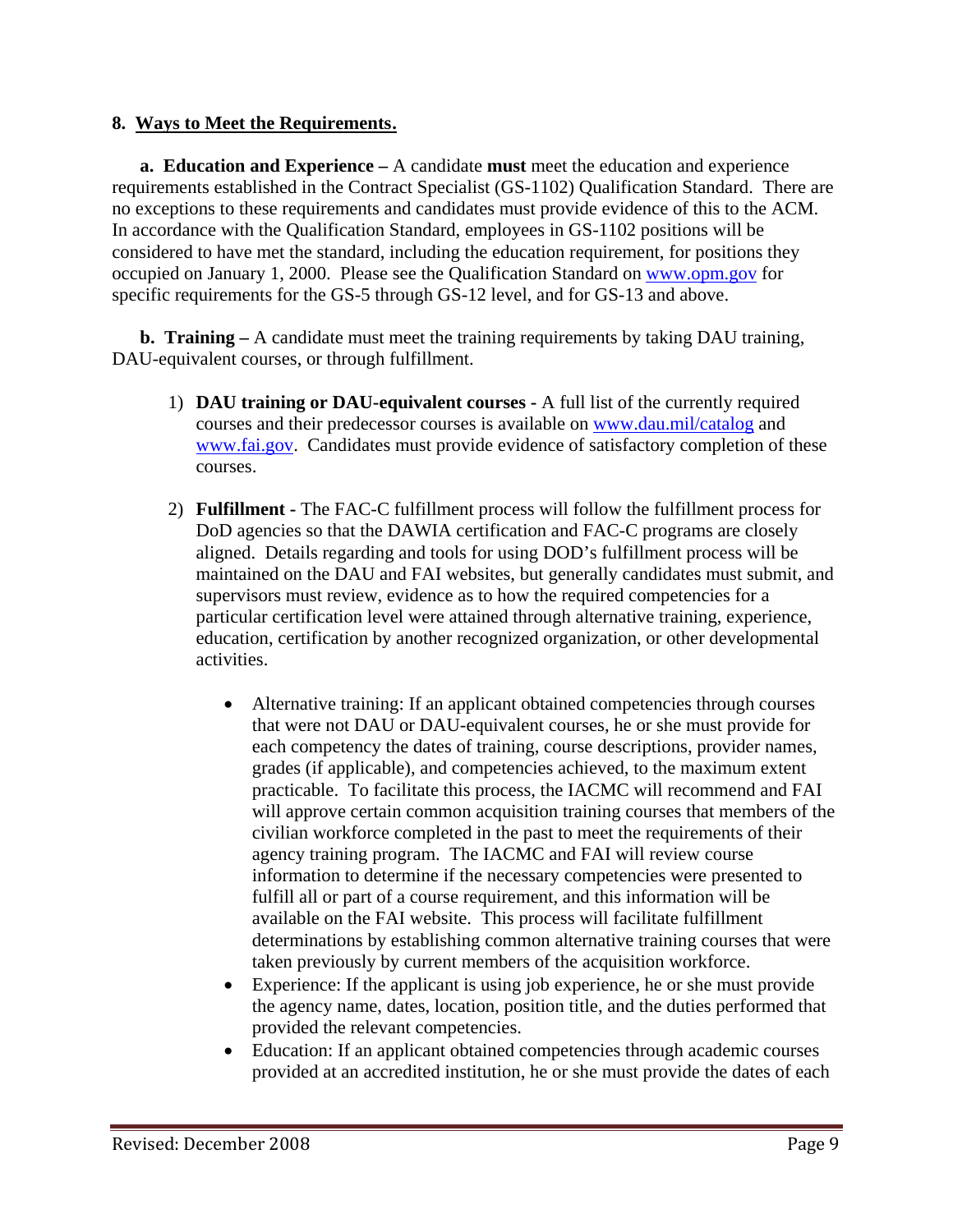class, course descriptions, provider names, grades (if applicable), and competencies achieved.

• Certification by a recognized organization: Civilian agencies shall follow the determinations made by DoD as to which certifications by organizations outside the federal government are eligible for full or partial consideration under the DAWIA and FAC-C programs. These determinations are maintained by DAU as part of DoD's fulfillment program and shall be maintained on the DAU and FAI websites.

**c. DAWIA Certification –** A valid, current DAWIA certification in contracting is equivalent to a FAC-C at the same certification level [provided the education criteria for the FAC-C are satisfied. The employee is responsible for providing the necessary documentation of the DAWIA certification and the appropriate continuous learning history to ensure validity and currency of the DAWIA certification.

**9. Application Processes.** In consultation with the CAO and other agency stakeholders, the SPE shall establish the agency process for applying for a FAC-C, verifying information, granting the FAC-C, and maintaining currency. At a minimum, an individual meeting the FAC-C requirements shall request certification through their immediate supervisor. The individual is responsible for producing certificates, transcripts, and records that provide evidence that he or she satisfies the requirements for the program. The supervisor should take this opportunity to assess the skills and competencies of the applicant and develop a plan for enhancing or adding to the employee's competencies, if appropriate. FAI will develop checklists that agencies can use for the FAC-C application process and will make these available on the FAI website.

The certification will be issued at the employing agency, but will represent the achievement of government-wide standards. This decentralized approach will allow for efficiency, especially during the first year of the FAC-C program. Authority to grant the FAC-C shall be at the SPE level and may be delegated no lower than the ACM (see paragraph 5 above). The ACM is responsible for ensuring that certification applications are available for audit purposes.

**10. Acquisition Career Management Information System (ACMIS).** ACMIS will be the official system of records for the FAC-C program for all civilian agencies and will support the application process. However, agencies must maintain supplemental records for quality assurance (e.g., copies of course certificates, etc.). FAI is responsible for managing ACMIS and will issue guidance, as necessary, to support ACMIS implementation.

**11. Information Contact.** Questions regarding this program should be directed to Lesley A. Field, Office of Federal Procurement Policy (lfield@omb.eop.gov), or call (202) 395-7579.

**12. Effective Date.** This Policy Letter is effective January 20, 2006.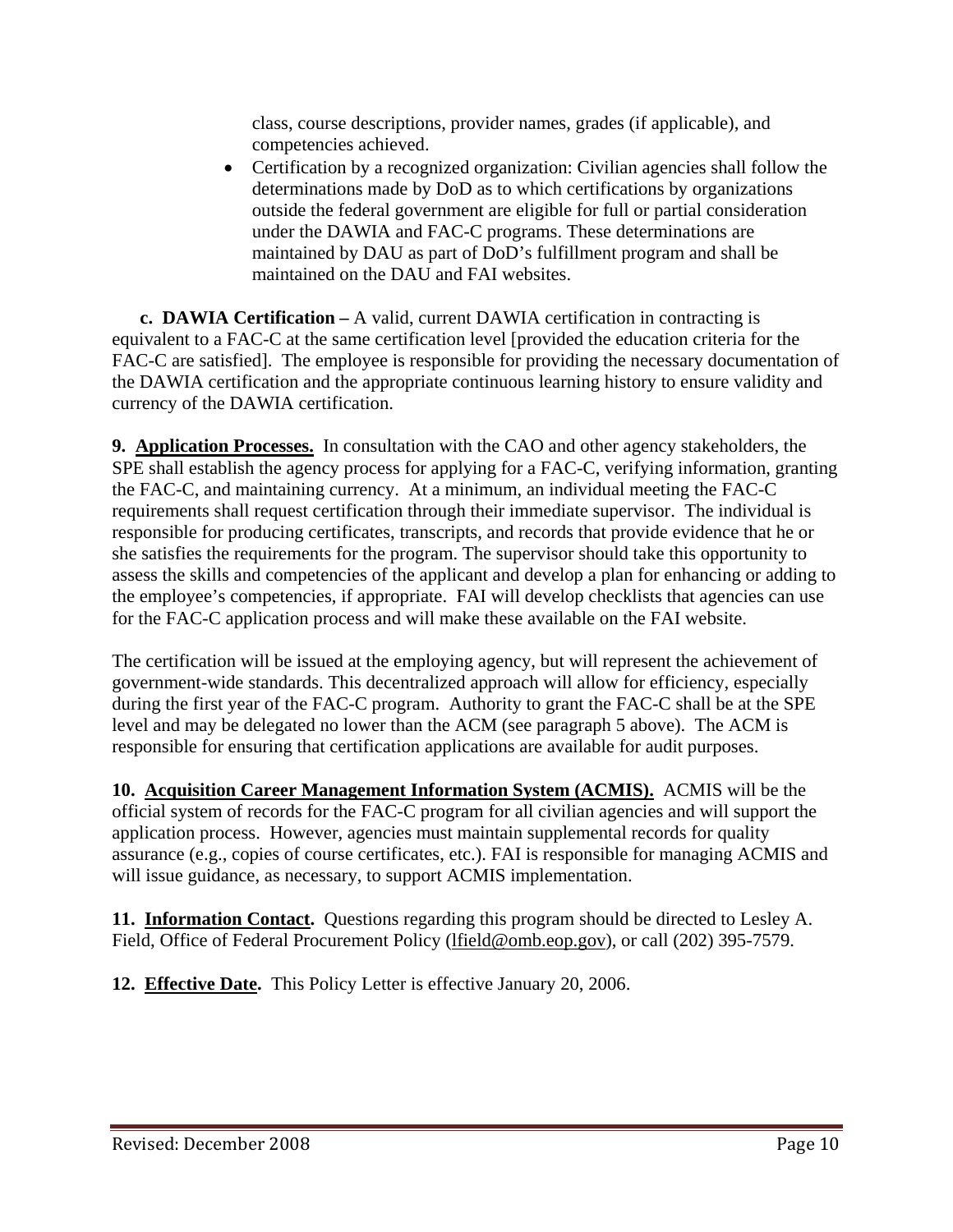### APPENDIX A

#### Guidance on Meeting the Business Course Requirements for the Contract Specialist (GS-1102) Qualification Standard

Below are types of courses that generally satisfy the Qualification Standard requirement for 24 semester hours (or equivalent) of study from an accredited institution of higher education in any of the following disciplines: accounting, business, finance, law, contracts, purchasing, economics, industrial management, marketing, quantitative methods, or organization and management. Additional information about accreditation can be found on: ope.ed.gov/accreditation.

The following is based on guidance provided by the Defense Acquisition University to the defense workforce and lists subject areas identified by the American Council on Education for each of the business disciplines listed above. Although not an exhaustive list, this guidance should be used by civilian agencies to determine if certain courses provide enough business instruction to count toward the 24-semester hour business requirement. ACMs should work with their human resources departments to ensure a consistent interpretation of which types of courses should count toward the requirement.

| <b>BUSINESS/MANAGEMENT</b> | <b>AMERICAN COUNCIL ON</b>                    |
|----------------------------|-----------------------------------------------|
| <b>DISCIPLINE</b>          | <b>EDUCATION SUBJECT AREA</b>                 |
| Accounting                 | <b>Cost Accounting Standards</b>              |
|                            |                                               |
| <b>Business Finance</b>    | <b>Business Communications</b>                |
|                            | <b>Business and Personnel</b>                 |
|                            | <b>Business Statistics</b>                    |
|                            | <b>Cost Analysis</b>                          |
|                            | <b>Financial Cost Management</b>              |
|                            | <b>Financial Planning and Analysis</b>        |
|                            | <b>Inventory Management</b>                   |
|                            | <b>Resource Planning</b>                      |
|                            | <b>Risk Analysis</b>                          |
|                            |                                               |
| Contracts                  | <b>Acquisition Contracting</b>                |
|                            | <b>Acquisition Management</b>                 |
|                            | <b>Business Communications in Contracting</b> |
|                            | Writing                                       |
|                            | <b>Business Contract Law</b>                  |
|                            | <b>Contract Administration</b>                |
|                            | <b>Contract Law</b>                           |
|                            | <b>Contract Management</b>                    |
|                            | <b>Contract Pricing and Negotiation</b>       |
|                            | <b>Contracting Management</b>                 |
|                            | Cost & Price Analysis                         |
|                            | <b>Government Contracting</b>                 |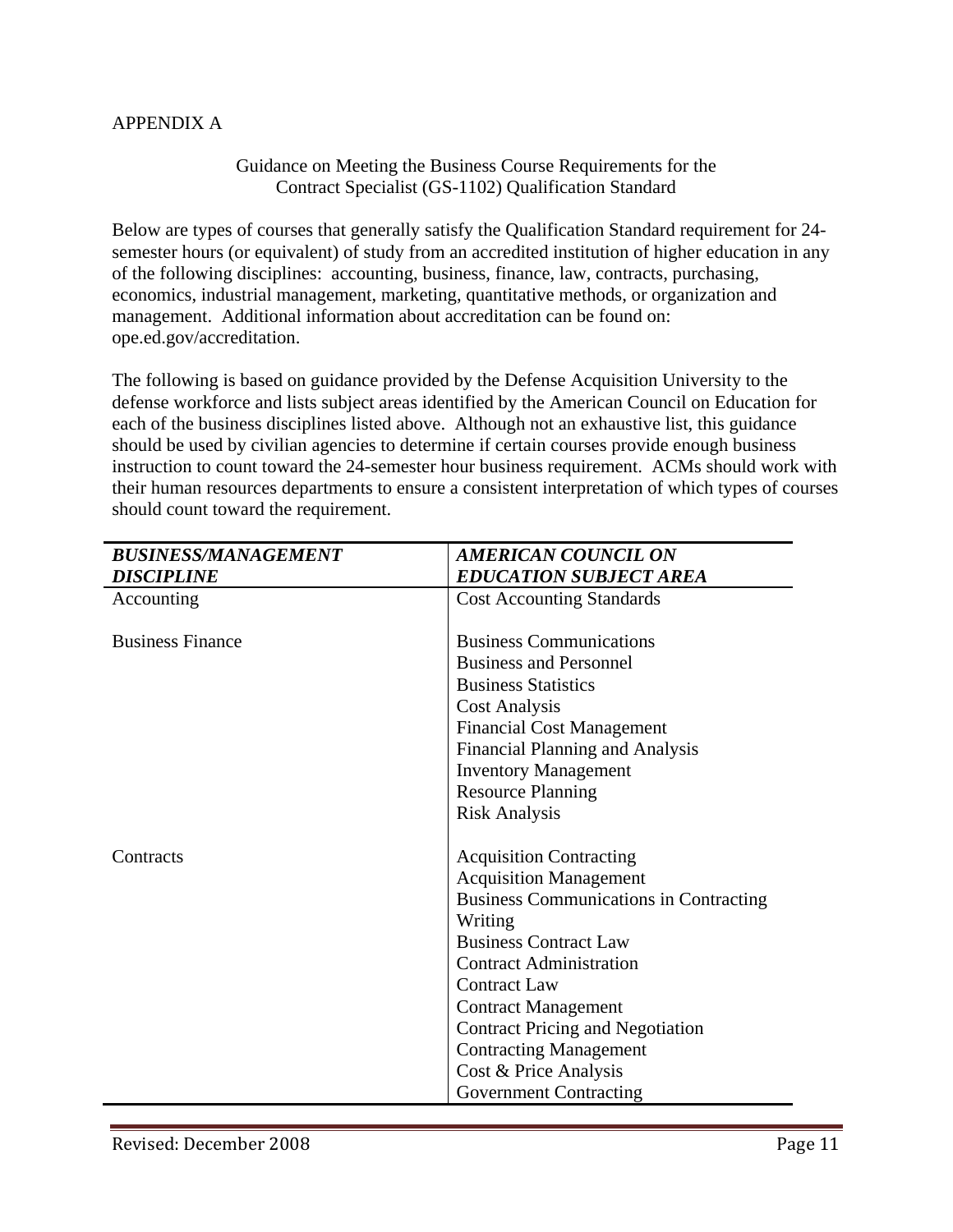| <b>BUSINESS/MANAGEMENT</b>   | <b>AMERICAN COUNCIL ON</b>                     |
|------------------------------|------------------------------------------------|
| <b>DISCIPLINE</b>            | <b>EDUCATION SUBJECT AREA</b>                  |
|                              | <b>Government Contract Law</b>                 |
|                              | Procurement                                    |
|                              | Procurement and Contracting                    |
|                              | <b>Procurement Management</b>                  |
| Economics                    | Cost and Price Analysis                        |
|                              | <b>Cost Analysis</b>                           |
|                              | <b>Economic Analysis</b>                       |
|                              | <b>Economic Principles and Decision Making</b> |
|                              | <b>Economics and Financial Management</b>      |
|                              | Economics                                      |
| <b>Industrial Management</b> | Automated Systems in Logistics                 |
|                              | Management                                     |
|                              | Civil Engineering Management                   |
|                              | <b>Environmental Management</b>                |
|                              | <b>Engineering and Analysis</b>                |
|                              | <b>Logistics Management</b>                    |
|                              | <b>Logistics and Materiel Management</b>       |
|                              | <b>Manufacturing Management</b>                |
|                              | Materiel Acquisition Process & Support         |
|                              | Systems                                        |
|                              | <b>Property Disposal Management</b>            |
|                              | <b>Supply Management</b>                       |
|                              | <b>Systems Engineering</b>                     |
|                              | Technology                                     |
|                              | <b>Warehousing Operations</b>                  |
| Law                          | <b>Commercial or Business Contracts</b>        |
|                              | <b>Contract Law</b>                            |
| Organization & Management    | <b>Business Administration</b>                 |
|                              | <b>Advanced Management (Math)</b>              |
|                              | <b>Business</b>                                |
|                              | <b>Business Management</b>                     |
|                              | <b>Business and Personnel Management</b>       |
|                              | <b>Computer Programming</b>                    |
|                              | Computer Programming & Systems                 |
|                              | Development                                    |
|                              | <b>Computer Sciences, Data Processing</b>      |
|                              | Data Entry and Automated Systems Input         |
|                              | <b>General Management</b>                      |
|                              | Human Resource Development                     |
|                              | Leadership and Group Decision Process          |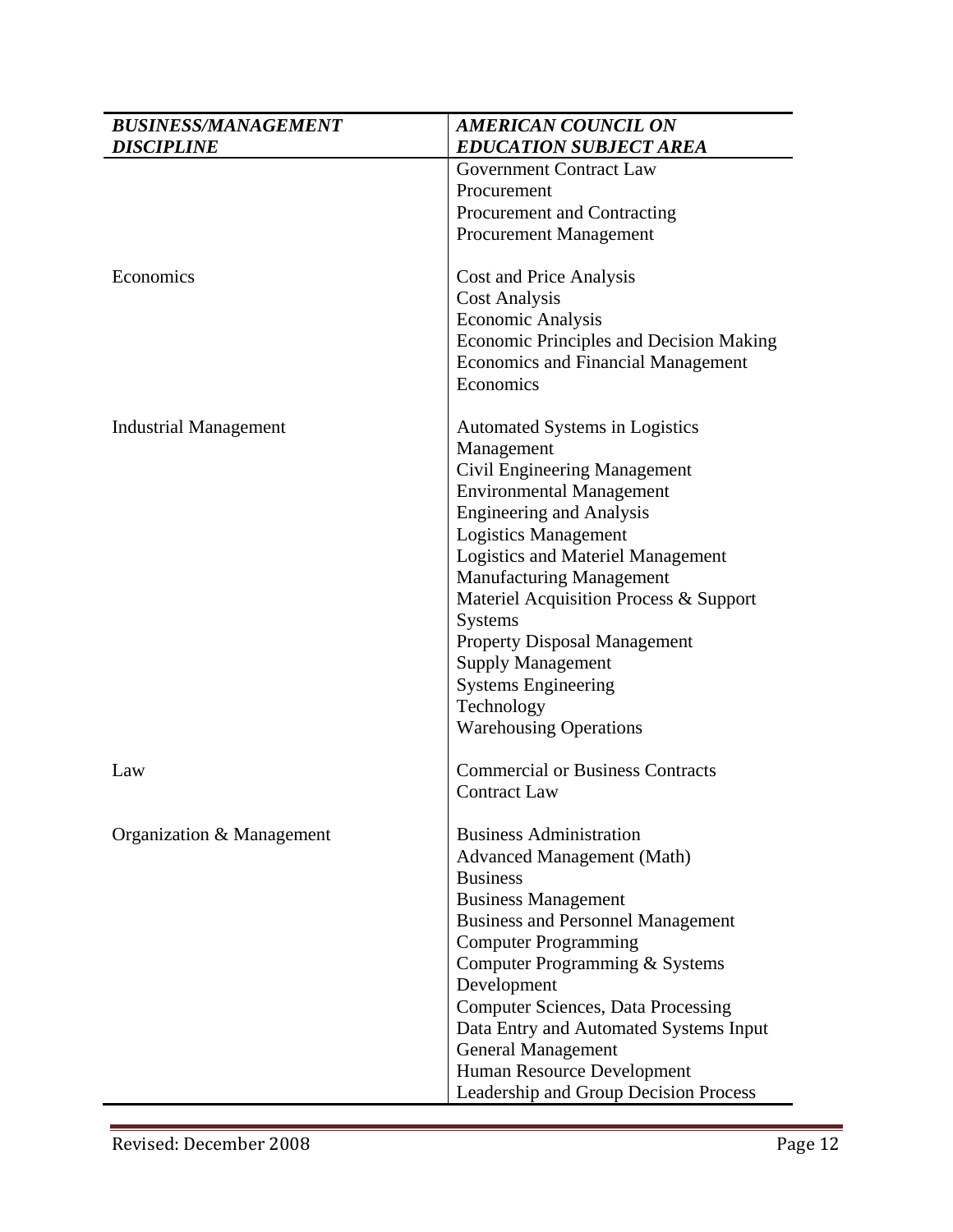| <b>BUSINESS/MANAGEMENT</b>  | <b>AMERICAN COUNCIL ON</b>                 |
|-----------------------------|--------------------------------------------|
| <b>DISCIPLINE</b>           | <b>EDUCATION SUBJECT AREA</b>              |
|                             | <b>Management Science</b>                  |
|                             | Management & Leadership                    |
|                             | Managerial Analysis                        |
|                             | <b>Manpower Management</b>                 |
|                             | <b>Materiel Management</b>                 |
|                             | Methods of Adult Education                 |
|                             | Organizational Behavior                    |
|                             | <b>Personnel Administration</b>            |
|                             | Principles of Management                   |
|                             | <b>Quality and Reliability Assurance</b>   |
|                             | <b>Research and Development Management</b> |
|                             | <b>Strategic Management</b>                |
|                             | <b>Survey of Program Operations</b>        |
| Purchasing                  | <b>Basic Purchasing</b>                    |
| <b>Quantitative Methods</b> | <b>Business Statistics</b>                 |
|                             | <b>Computer Science</b>                    |
|                             | <b>Decision Risk Analysis</b>              |
|                             | <b>Operations Research</b>                 |
|                             | <b>Probability Statistics</b>              |
|                             | <b>Quantitative Analysis</b>               |
|                             | <b>Statistics</b>                          |
|                             |                                            |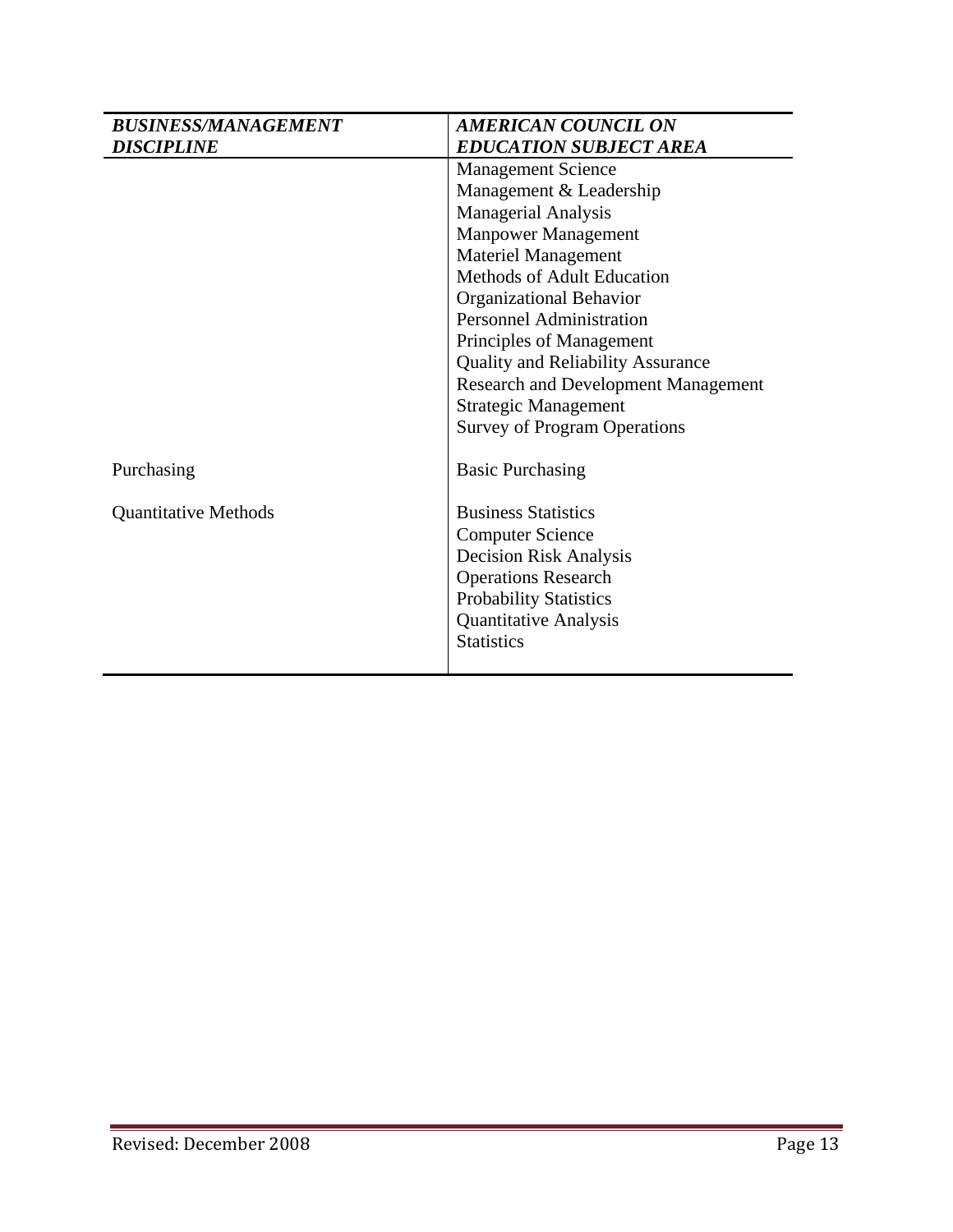# APPENDIX B

## Guidance on Meeting Continuous Learning Points Requirements

These guidelines are generally based on DoD's requirements for achieving continuous learning points (CLPs). Agencies have flexibility in assigning points and ACMs and/or supervisors, as appropriate, should work with employees to identify appropriate opportunities. Below is guidance on how training, professional activities, education, and experience can be used to meet the CLP requirements. All activities must be job-related.

### A. Training

1) *Completing awareness training*. Periodically agencies conduct briefing sessions to acquaint the workforce with new or changed policy. Generally, no testing or assessment of knowledge gained is required.

2) *Completing learning modules and training courses*. These may be formal or informal offerings from a recognized training organization, including in-house training course/sessions, which include some form of testing/assessment for knowledge gained.

3) *Performing Self-Directed Study*. An individual can keep current or enhance his or her capabilities through a self-directed study program agreed to by the supervisor.

4) *Teaching*. Employees are encouraged to share their knowledge and insights with others through teaching of courses or learning modules. Teaching is also a part of the Professional Activities category.

5) *Mentoring*. Helping others to learn and become more productive workers or managers benefits the agency and the individuals involved. Mentoring is also a part of the experience category.

#### B. Professional Activities

1) *Participating in Organization Management*. Membership alone in a professional organization will not be considered as fulfilling continuous learning requirements, but participation in the organization leadership will. This includes holding elected/appointed positions, committee leadership roles, or running an activity for an organization that you are permitted to join under current ethics law and regulation. The employee must first ensure that participating in the management of an organization is allowed by the agency.

2) *Attending/Speaking/Presenting at Professional Seminars/Symposia/Conferences.* Employees can receive points for attending professional seminars or conferences that are job related. However, the supervisor needs to determine that the individual learned something meaningful from the experience. Because significant effort is involved in preparing and delivering presentations, credit should be given for each hour invested in the preparation and presentation.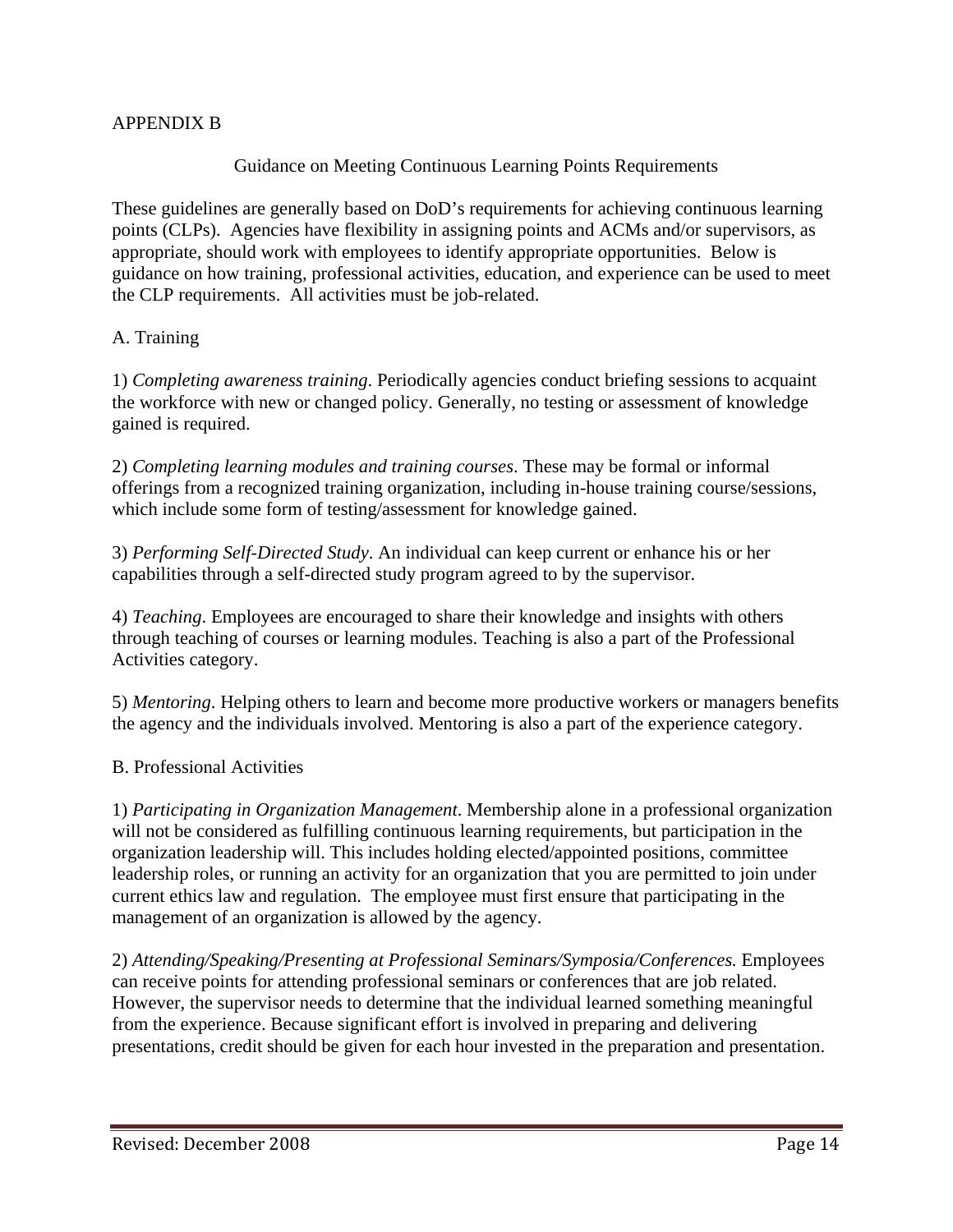3) *Publishing*. Writing articles related to acquisition for publication generally meets the criteria for continuous learning. Points will be awarded only in the year published. Compliance with agency publication policy is required.

4) *Participating in Workshops*. Points should be awarded for workshops with planned learning outcomes.

C. Education

1) *Formal training.* ACMs and supervisors should use Continuing Education Units (CEUs) as a guide for assigning points for formal training programs that award CEUs. The CEUs can be converted to points at 10 CLP points per CEU.

2) *Formal academic programs.* For formal academic programs offered by educational institutions, each semester hour is equal to one CEU. A three-hour credit course would be worth three CEUs and 30 CLP points, assuming that it is applicable to the acquisition function.

| <b>CREDITABLE ACTIVITIES</b>          | <b>POINT CREDIT (see note)</b>             |
|---------------------------------------|--------------------------------------------|
| <b>Academic Courses:</b>              |                                            |
| <b>Quarter Hour</b>                   | 10 per Quarter Hour                        |
| <b>Semester Hour</b>                  | 10 per Semester Hour                       |
| Continuing Education Unit (CEU)       | 10 per CEU                                 |
| <b>Equivalency Exams</b>              | Same points as awarded for the course      |
| <b>Training Courses/Modules:</b>      |                                            |
| <b>DAU Courses/Modules</b>            | 10 per CEU (see DAU catalog) or:           |
| • Awareness Briefing/Training-no      | • .5 point per hour of instruction         |
| testing/assessment associated         |                                            |
| • Continuous Learning Modules-        | • 1 point per hour of instruction          |
| testing/assessment associated         |                                            |
| <b>Other Functional Training</b>      | 1 point per hour of instruction            |
| Leadership or Other Training          | 1 point per hour of instruction            |
| <b>Equivalency Exams</b>              | Same points as awarded for the course      |
| <b>Professional Activities:</b>       |                                            |
| Professional Exam/License/Certificate | $10-30$ points                             |
| Teaching/Lecturing                    | 2 points per hour; maximum of 20 points    |
|                                       | per year                                   |
| Symposia/Conference Presentations     | 2 points per hour; maximum of 20 points    |
|                                       | per year                                   |
| <b>Workshop Participation</b>         | 1 point per hour; maximum of 8 points per  |
|                                       | day and 20 points per year                 |
| Symposia/Conference Attendance        | .5 point per hour; maximum of 4 points per |
|                                       | day and 20 points per year                 |
| Publications                          | 10 to 40 points                            |

Note - All activities may earn points only in the year accomplished, awarded or published.